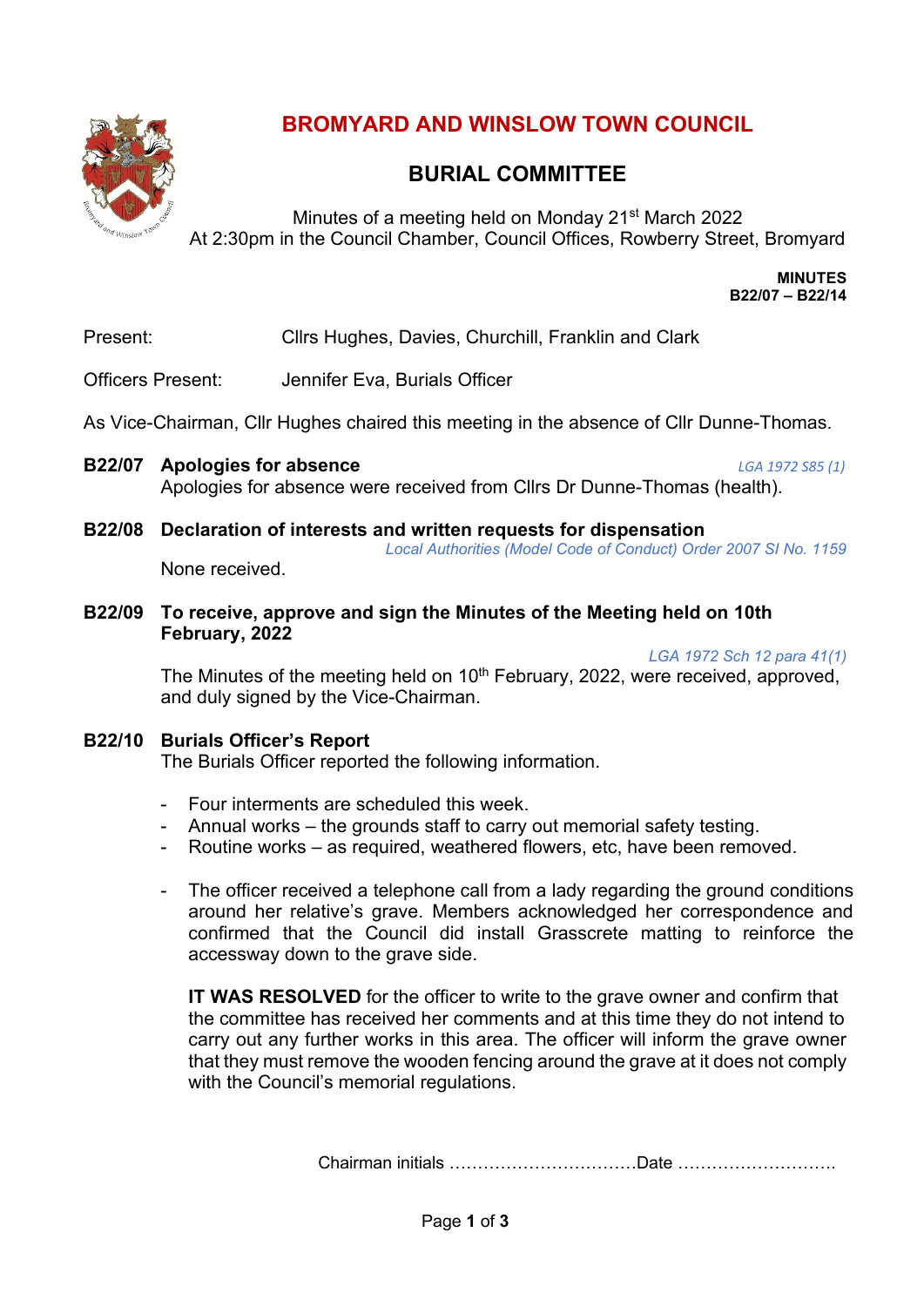### **B22/11 Cemetery Documentation**

To review the Council's cemetery administration forms and consider any necessary changes.

- a) Memorial Application Form Members received the draft memorial application form and considered any necessary changes. **IT WAS RESOLVED** to accept the form as presented.
- b) Interment Form Members received the draft interment form and considered any necessary changes. **IT WAS RESOLVED** to accept the draft form with the addition a box that gives the applicant the option to identify the deceased persons religious beliefs.

#### **B22/12 Unmarked Graves**

Cllr Davies reported that the project is progressing well, and that the Blacksmith is awaiting contact from the engraver.

**IT WAS RESOLVED** to note this information

#### **B22/13 Garden of Peace**

1. To review the progress of the project so far.

Members reviewed the progress to date. The project has been significantly delayed due to the Covid-19 pandemic, and members are keen for the work to start soon.

2. To receive the original design specification, as provided by the architect, and approve any necessary changes in accordance with planning permission. Members reviewed the original design specification, produced in 2019, and agreed that changes were required to the footway material chosen at the time.

**IT WAS RESOLVED** to change the footway material from a resin bound stone finish to a more permeable option of hoggin self-binding gravel. The officer will finalise the specification and then issue it to local landscapers for quotations.

Members agreed that the original plan to install a metal archway, from the cemetery to the garden, is put on hold until further notice.

3. To arrange a committee site visit to the cemetery. Members agreed that it would be useful to meet onsite to assess any work or changes that have been made to the cemetery over the past 12-months, prior to the formation of the new committee in May 2022.

**IT WAS RESOLVED** for the officer to arrange a suitable time for everyone to meet at the cemetery.